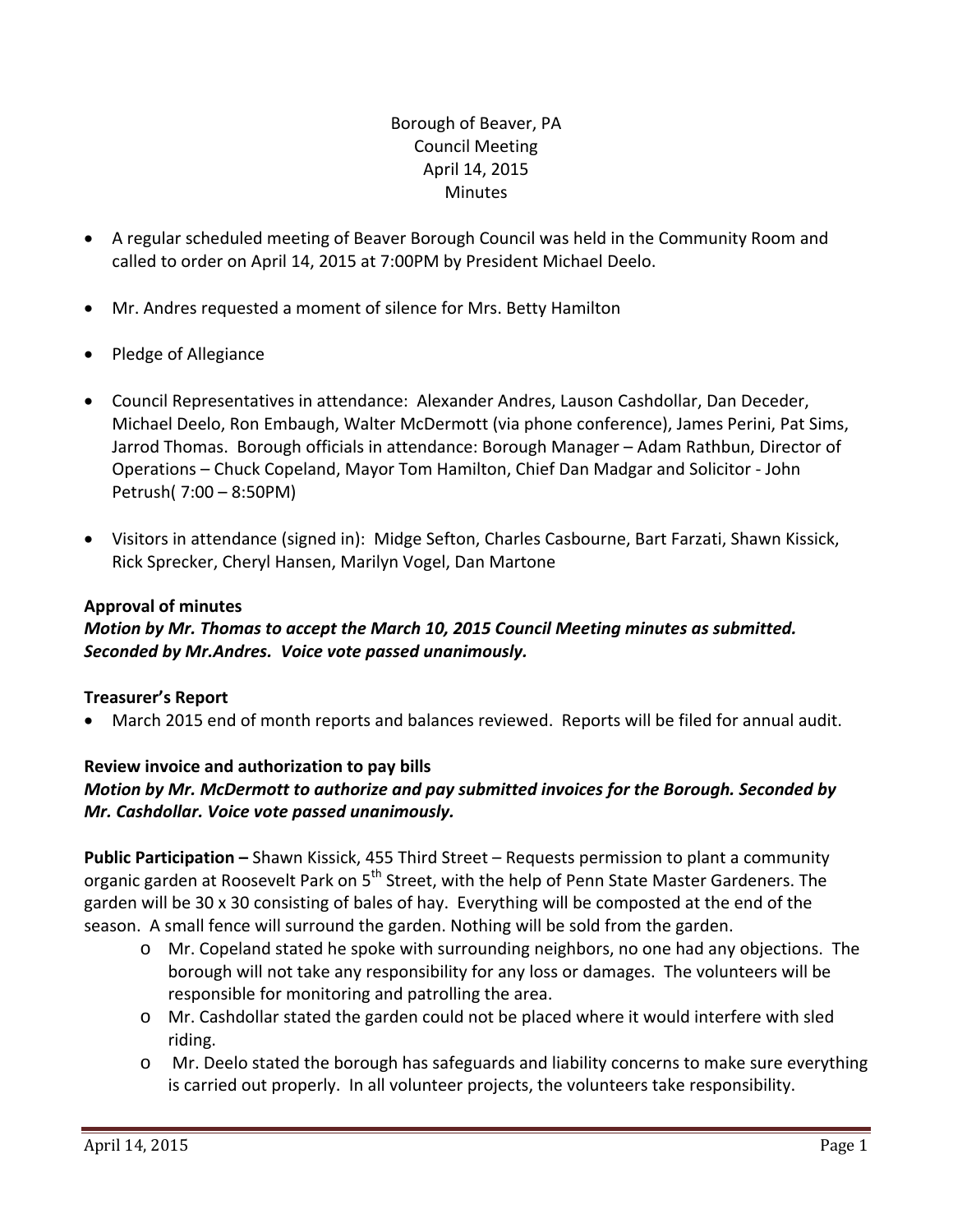- o Chief Madgar stated even though this is a great idea, he is concerned with the possibility of a fire, etc. with the location of the garden. The woods are heavily traveled with kids walking to and from Brighton Township.
- o *Motion by Mr. Cashdollar that council approve the proposal of an organic garden at Roosevelt Park, subject to the administrative oversight and requirements of the Borough Manager. Seconded by Mr. Thomas. Voice vote passed unanimously.*

# **Reports – Commissions**

**Council of Governments (COG) –** Reported by Mr. Deceder Reviewed the March 26, 2015 meeting minutes enclosed in council packet

### **Business District Authority –**

February 2015 and March 2015 meeting minutes enclosed in council packet

## **Civil Service Commission –** Reported by Midge Sefton

- 2015 Police/Fire Civil Service Procedures Training sponsored by the Pennsylvania State Association of Boroughs (PSAB) will be conducted on May  $6<sup>th</sup>$  and  $7<sup>th</sup>$ .
- The email with sign up information will be forwarded to Debbie Hindman. Debbie is requested to forward to council, Chief Madgar and Mayor Hamilton.

## **Zoning Hearing Board –**

Copy of the Legal Notice regarding the Zoning Hearing Board of April 15, 2015 enclosed in council packet. Request for variance to erect a free‐standing sign at 394 College Avenue.

### **Planning Commission –**

No meeting in March

**Tree Commission –** February 23, 2015 meeting minutes enclosed in council packet

**Code Enforcement Officer Report –** Reported by Richard Sprecker March 2015 report enclosed in council packet

**Historic Architectural Review Board (HARB) –** Reported by Mr. Rice February 26, 2015 meeting minutes enclosed in council packet

## **Council Committee Reports**

**Public Safety –** Reported by Mr. Thomas

- March 23, 2015 meeting minutes enclosed in council packet
- Chief Madgar At the next Public Safety meeting, dates will be discussed regarding suspending ticketing during winter months. The decision will be brought to the next council meeting.
- Mr. Thomas stated enforcement of the dump permit issue will be discussed at the next Public Safety meeting. The decision will be brought to the next council meeting.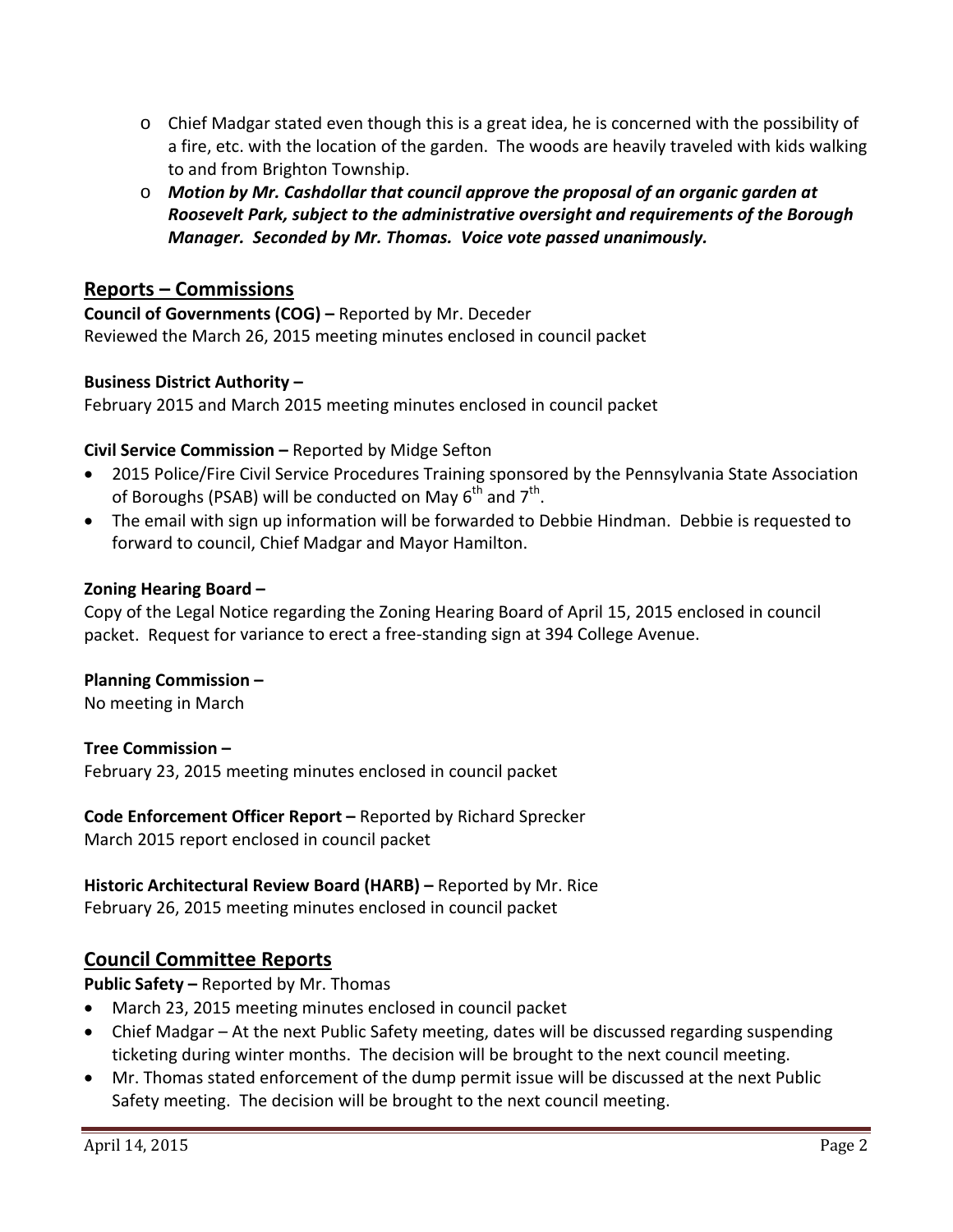- Mr. Thomas stated part of the union contract states a safety program is to be established.
	- o Mr. Rathbun stated he needs the union presidents input who is currently unavailable until early June.

**Finance –** Reported by Mr. Perini

Reviewed the March 18, 2015 meeting minutes enclosed in council packet

**Highway –** Reported by Mr. McDermott

- April 2, 2015 meeting minutes enclosed in council packet
- $\bullet$  Columbia Gas should be completed with installing new gas lines on the 5<sup>th</sup> Street Project by the end of May.
	- o South Side main lines; North Side laterals
	- o Paving bids will be advertised next week
- Mr. Andres asked when the public meeting will be held
	- o Mr. Rathbun stated now that all dates have been set, a public meeting can now be scheduled.
- Bart Farzati, 300  $4<sup>th</sup>$  Street Wants to replace his sidewalks. Questioned if Columbia Gas will be replacing any other lines in the near future.
	- o Mr. Cashdollar stated by the end of the year, the Highway Committee will have a paving plan for 2016 and 2017 completed. They will then discuss the matter with the Water & Sewer Committee and Columbia Gas. He suggests Mr. Copeland contact Columbia Gas to see if they are aware of any current plans that we may be unaware of.

### **General Government –** Reported by Mr. Andres

- Reviewed the March 24, 2015 meeting minutes enclosed in council packet
- Weekend of Aprl 25<sup>th</sup> is a 5K race, Arbor Day and Cleanup Day.

### **Code Enforcement –** Reported by Mr. Cashdollar

Reviewed the March 23, 2015 meeting minutes enclosed in council packet

#### **Recreation –** Reported by Mr. Embaugh

Reviewed the April 7, 2015 meeting minutes enclosed in council packet

#### **Water & Sewer –** Reported by Mr. Sims

March 20, 2015 meeting minutes enclosed in council packet

### **Reports**

**Manager's Report –** Reported by Mr. Rathbun Reviewed the March 11 ‐ April 9, 2015 report enclosed in council packet

### **Director of Operations Report –** Reported by Mr. Copeland

Reviewed the April 14, 2015 report enclosed in council packet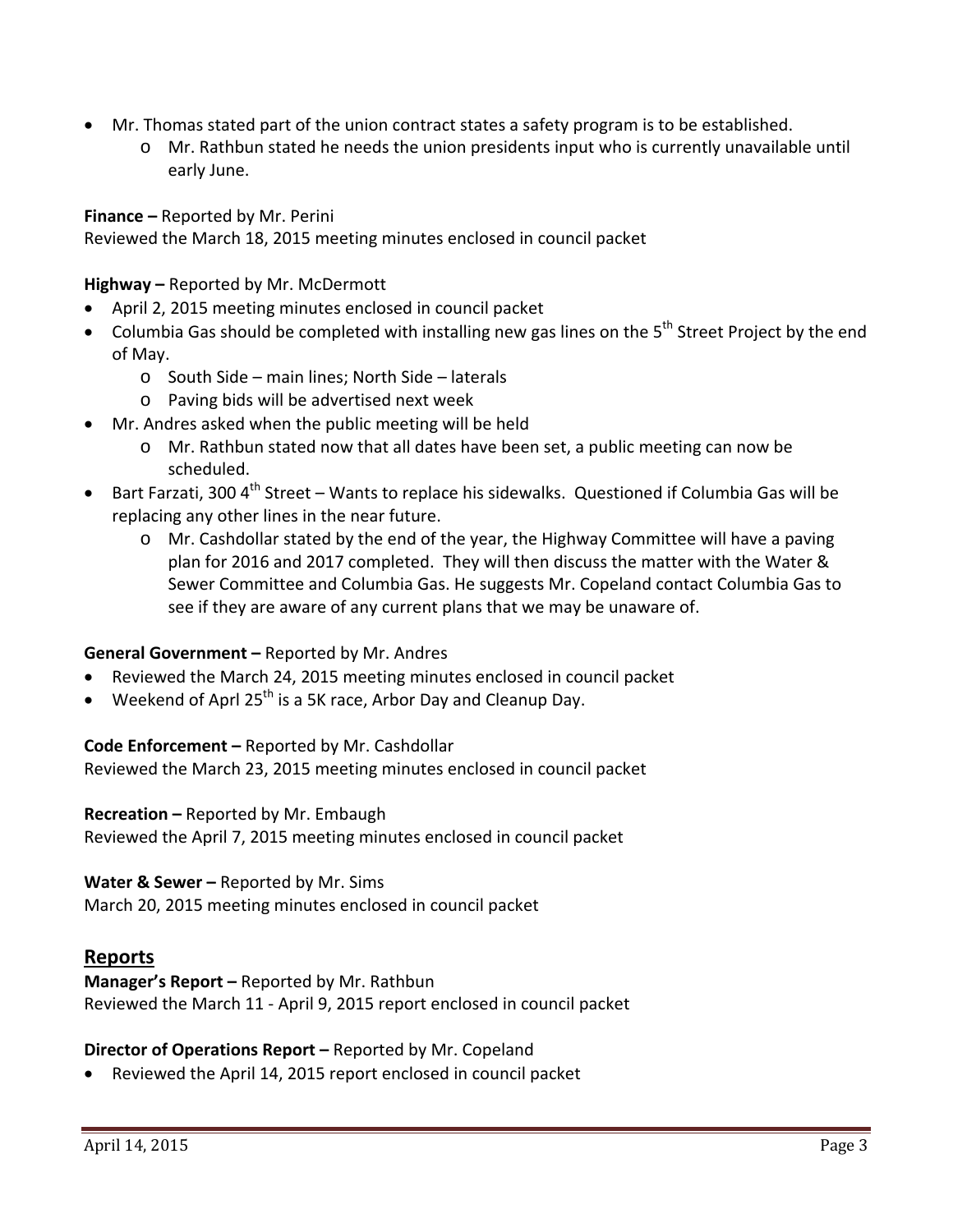- Mr. Cashdollar asked if the storm drain behind the Jefferson Trace Apartments on Market Street has been cleaned out.
	- o Mr. Copeland and Mr. Rathbun stated a long term solution needs to be discussed with Mr. Martone.
- Mr. Thomas stated the sand at the volleyball courts is low and asked if picnic tables could be placed in the parks with playgrounds.
	- o Mr. Copeland stated the sand at the volleyball courts was raked and evened out last year. He will check it to see if sand should be ordered. Also, some of the picnic tables need to be fixed, however, can be placed in the parks.
- Mr. Cashdollar questioned who owns Galey Boulevard Extension. The sharp bend is a problem area for cars pulling off for litter and drug paraphernalia.
	- o Mr. Copeland stated Beaver Borough owns to where the asphalt begins.
	- o Chief Madgar stated this is a known problem area and is being monitored. Four arrests have been made at that location in the last 30 days.

### **President's Report –** Reported by Mr. Deelo

Copy of a letter from Vanport Township dated March 2, 2015 is enclosed in the council packet along with Mr. Deelo's response letter on behalf of council dated March 16, 2015.

### **Mayor Hamilton –** No report

#### **Police Chief Madgar –**

- An article in the Beaver County Times regarding heroin statics in the past 32 days, 14 arrests.
	- o Encourage residents to report any suspicious activity.
	- o Encourage residents to inform the police department if they are going away for an extended period of time.
	- o Our School Resource Officer is extremely important to have in our school district.

#### **Fire Department –** Reported by Mr. Perini

March 2015 report enclosed in council packet

#### **Emergency Management Coordinator –**

March 2015 monthly report enclosed in council packet

#### **Engineer –**

March 2015 monthly report enclosed in council packet

#### **Solicitor Petrush –** No report

#### **Executive Session –**

Personnel matter – Performance review for Adam Rathbun, Chuck Copeland and Debbie Hindman

Entered Executive Session at 8:48PM ‐ Performance reviews for Adam Rathbun, Chuck Copeland and Debbie Hindman. Motions are expected after Executive Session.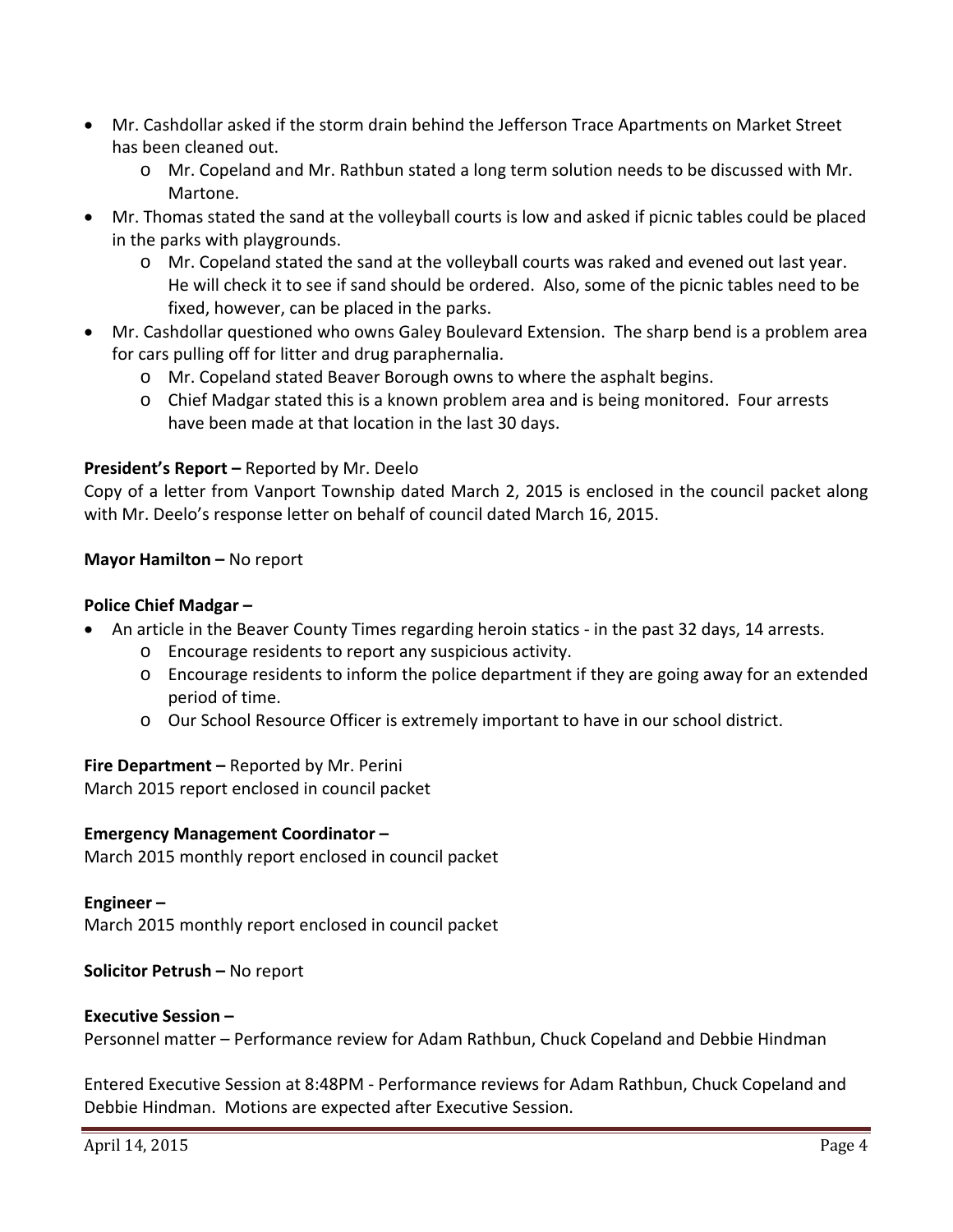Executive Session ended – 9:50PM

Mr. Andes requested the minutes show that council is in violation of its own policy to limit Executive Sessions to 45 minutes when residents are waiting.

## **Old Business**

**Motion – Authorizing and directing the Borough Manager to write to the Department of Community and Economic Development requesting Peer to Peer assistance with Beaver's efforts to improve its code enforcement practices and to establish a code enforcement office or department.**

*Motion by Mr. Cashdollar that the Borough Manager be and is authorized and directed to write to the Department of Community and Economic Development requesting Peer to Peer Program Assistance with our efforts to improve the Borough's code enforcement program and to establish a formal code enforcement office or department. Seconded by Mr. Embaugh. Voice vote passed unanimously.* 

## **New Business**

**Motion – Authorizing and directing the Borough Manager and Borough Solicitor to work with the Borough Engineer to finalize any and all agreements and documents to procure the repaving of a portion of Corporation Street under arrangement whereby the Borough will pay 1/3 of that cost and** Columbia Gas and its contractor will pay 2/3 of that cost, Beaver's cost to fall in the range of close to **\$10,500.**

*Motion by Mr. Cashdollar that the Borough Manager, Solicitor and Engineer be directed and authorized to finalize any and all agreements and/or documents necessary to obtain the rebuilding* and repaving of sub-base and surface of the 900 block of Corporation Street under a  $1/3$ ,  $1/3$  and  $1/3$ *cost sharing arrangement between Beaver Borough, Columbia Gas, and Columbia's contractor with Beaver's cost will be approximately \$10,500. Seconded by Mr. McDermott. Voice vote passed unanimously.*

### **Motion – Beaver Area Heritage Foundation – Property Tax**

*Motion by Mr. Cashdollar that the Borough of Beaver exonerate the Beaver Area Heritage Foundation from Municipality Property Tax on the Beaver Station property located at 250 East End Avenue, tax parcel 14‐001‐1004‐002. Seconded by Mr. Deceder.* 

After discussion, the motion was withdrawn by Mr. Cashdollar and Mr. Deceder.

## **Motion – Exonerating the 2015 Borough of Beaver real property tax on Beaver County Tax Parcel No. 14‐001‐1004‐002 currently owned by the Beaver Area Heritage Foundation**

*Motion by Mr. Cashdollar that the 2015 Beaver Borough real property tax on Beaver County Tax* Parcel No. 14-001-1004-002 owned by the Beaver area Heritage Foundation be and is hereby *exonerated and the Borough Secretary is directed to notify the tax collector of this limited exoneration. I move further that the Beaver Area Heritage Foundation be requested to seek to have the assessment on this property changed to tax exempt if this property, its ownership, and its use*